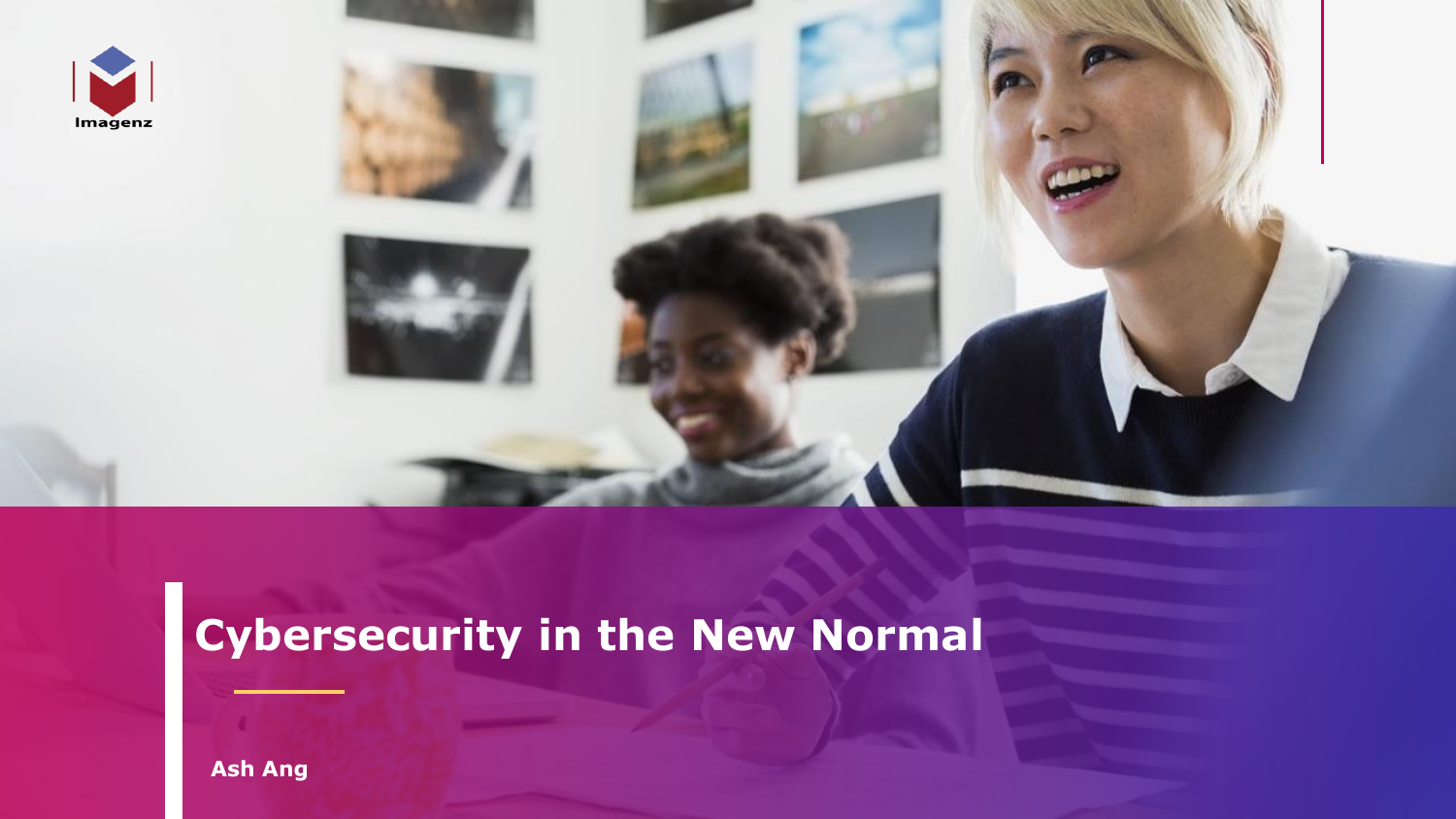# **Managing Information Security Risk**

Organizations need to prove they are secure and compliant to key stakeholders like their customers, regulators or their board. Simply put, we help provide that proof. Imagenz security services helps our customers to achieve that in using our approach of Secure, Test, Aware and Protect i.e. **S.T.A.P** approaches since 2016. Customers ranges from NASDAQ listed company, MNC's, GLC's, Non-profit organizations to SME's



**Secure** Consulting As A Service with our proven framework to achieve ISO 27001 & ISO 27701 certification



**Test** VAPT Test & Network Vulnerability Assessment

**Aware** Online Security Training & customize cyber security awareness training



**Protect** Enterprise grade cybersecurity and defense solution to protect your information assets









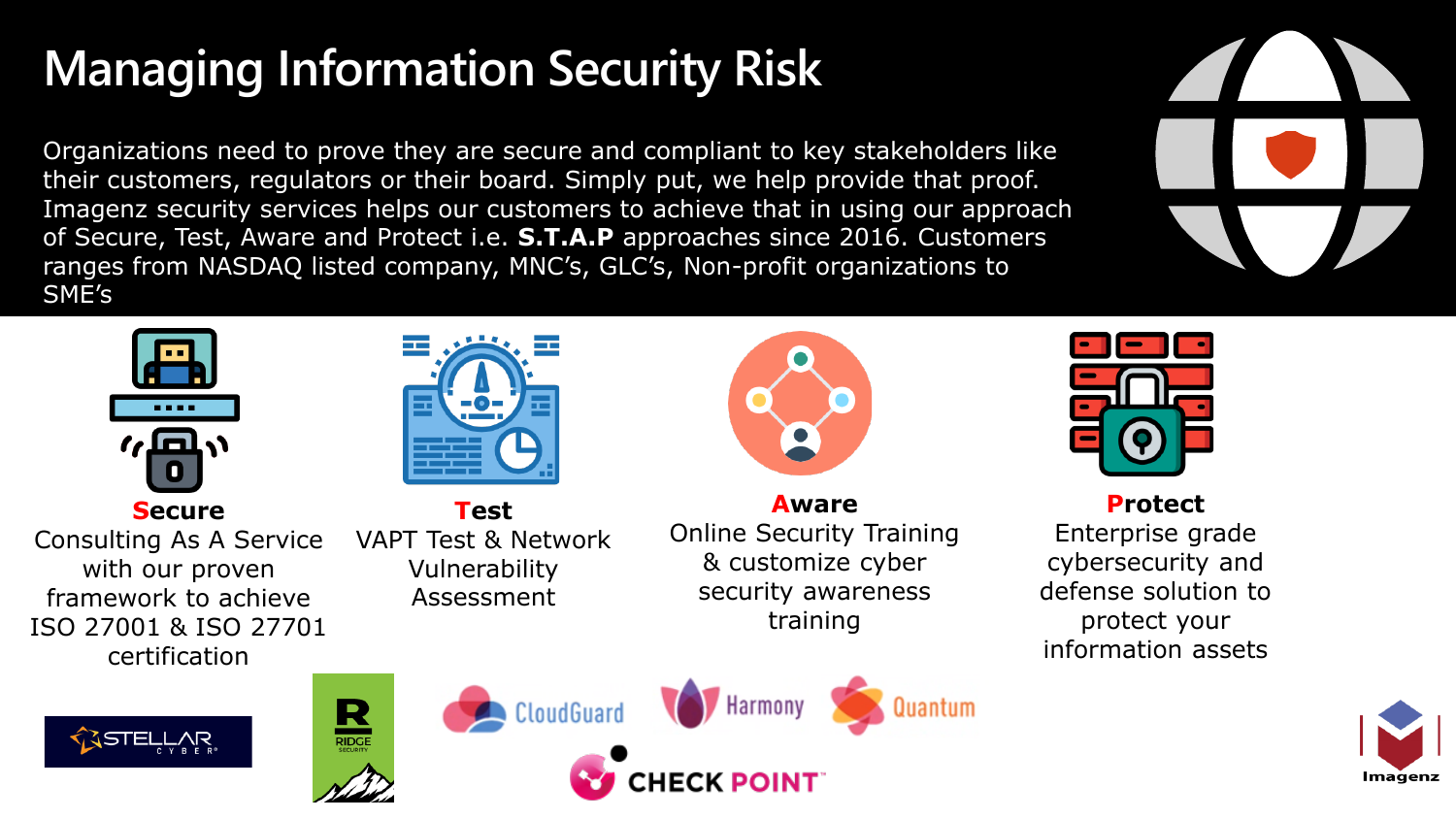## **Overview**

- New demand on companies
- Sanction risk and cybersecurity
- Cyber Kill Chain
- Commonly used cyber attack in data breach
- How much security is enough?
- Ransomware to pay or not to pay?

#### **Speaker**



#### **Ash Ang**

Principal Consultant

- Certified Ethical Hacker
- Certified ISO/IEC 27001 Lead auditor
- Certified Information Security Manager
- ISO/IEC 27001 internal auditor trainer
- Experience in IT Mgt & Services, IT infra, System Engineering, IT audit, Data governance in MNC
- Risk assessment with ISO/IEC 27001, ISO 27002, MAS TRM



*Ash Ang https://imagenz.net*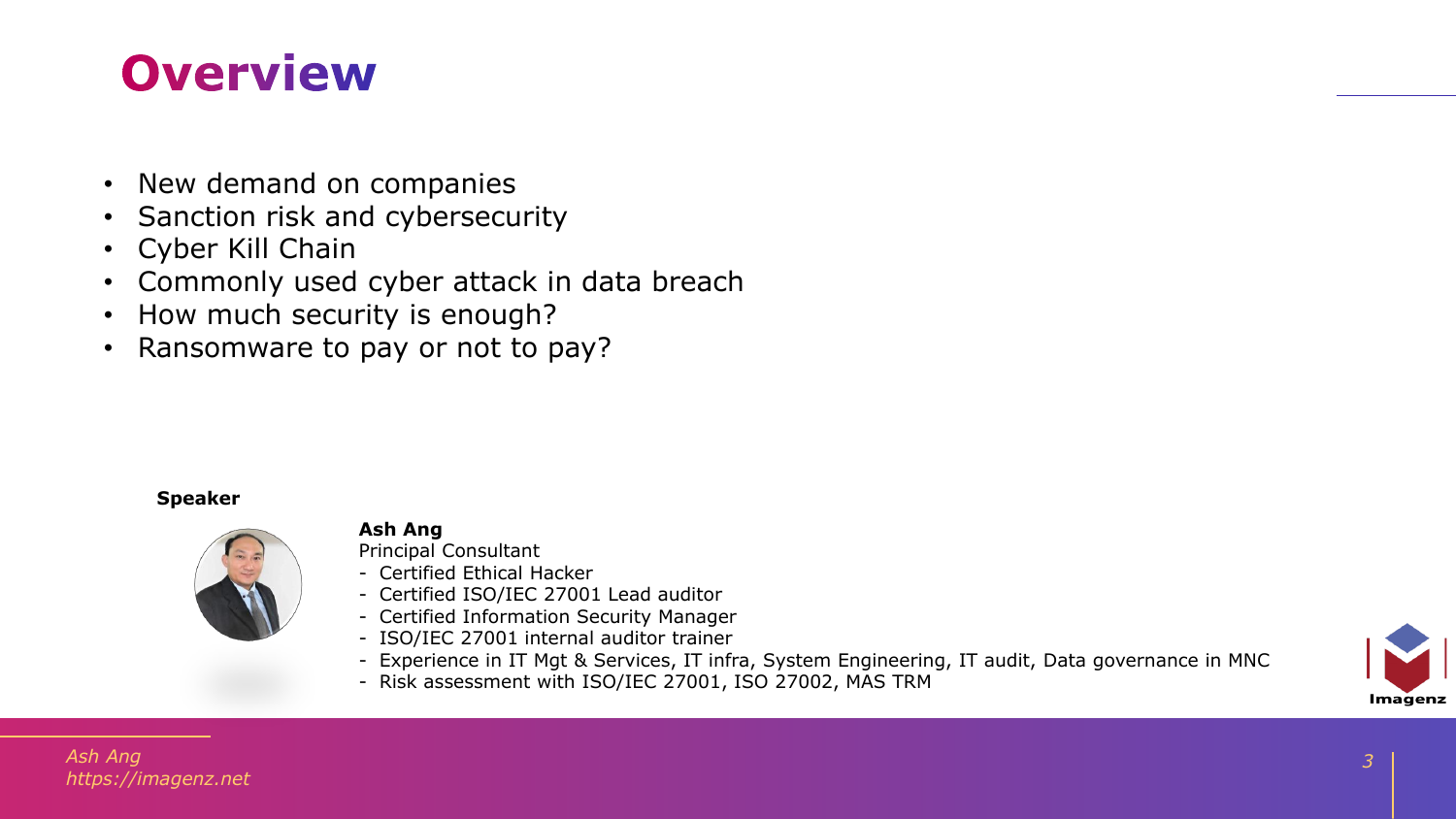## **Current environment putting new demand on companies**

**Can we learn faster and be smarter than the hackers**

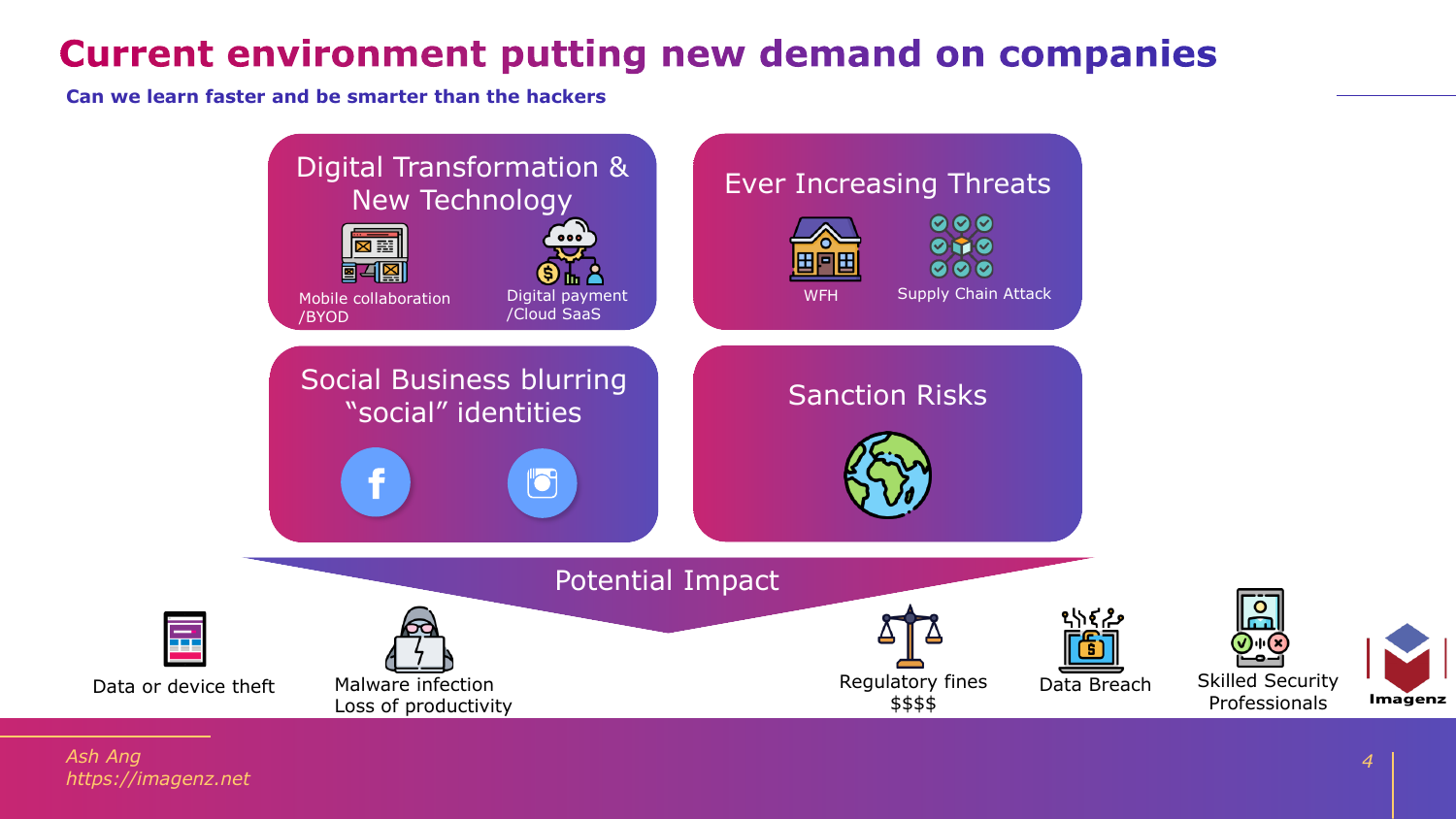### **Ransomware Payment and Sanction Risk**

| U.S. DEPARTMENT OF THE TREASURY |                                                                                                                                                                                                                                                                                                 |             |                 |             |                                                                      |                                                                                                                                           |
|---------------------------------|-------------------------------------------------------------------------------------------------------------------------------------------------------------------------------------------------------------------------------------------------------------------------------------------------|-------------|-----------------|-------------|----------------------------------------------------------------------|-------------------------------------------------------------------------------------------------------------------------------------------|
| <b>ABOUT TREASURY</b>           | <b>POLICY ISSUES</b>                                                                                                                                                                                                                                                                            | <b>DATA</b> | <b>SERVICES</b> | <b>NEWS</b> |                                                                      | Q SEARCH                                                                                                                                  |
|                                 |                                                                                                                                                                                                                                                                                                 |             |                 |             | We can do this. Find COVID-19 vaccines near you. Visit Vaccines.gov. |                                                                                                                                           |
| <b>NEWS</b>                     | <b>PRESS RELEASES</b>                                                                                                                                                                                                                                                                           |             |                 |             |                                                                      | <b>LATEST NEWS</b>                                                                                                                        |
| <b>Press Releases</b>           | Treasury Takes Robust Actions to Counter                                                                                                                                                                                                                                                        |             |                 |             |                                                                      | June 10, 2022                                                                                                                             |
| <b>Statements &amp; Remarks</b> | Ransomware                                                                                                                                                                                                                                                                                      |             |                 |             |                                                                      | Remarks by Deputy Secretary of the Treasury<br><b>Wally Adeyemo at Consensus 2022</b>                                                     |
| Readouts                        |                                                                                                                                                                                                                                                                                                 |             |                 |             |                                                                      | Treasury Releases Report on Macroeconomic and<br>Foreign Exchange Policies of Major Trading<br>Partners of the United States              |
| <b>Testimonies</b>              | September 21, 2021                                                                                                                                                                                                                                                                              |             |                 |             |                                                                      |                                                                                                                                           |
| <b>Featured Stories</b>         | Targets First Virtual Currency Exchange for Laundering Cyber Ransoms<br>OFAC Updates Ransomware Advisory to Encourage Reporting and Cyber Resilience                                                                                                                                            |             |                 |             |                                                                      | June 8, 2022                                                                                                                              |
| <b>Press Contacts</b>           |                                                                                                                                                                                                                                                                                                 |             |                 |             |                                                                      | The U.S. Economic Recovery in International<br>Context                                                                                    |
|                                 | WASHINGTON — As part of the whole-of-government effort to counter ransomware, the U.S. Department of<br>the Treasury today announced a set of actions focused on disrupting criminal networks and virtual currency<br>and the control of the control of the con-<br>service and the contract of |             |                 |             |                                                                      | Testimony of Secretary of the Treasury Janet L.<br>Yellen Before the Committee on Ways and Means,<br><b>U.S. House of Representatives</b> |

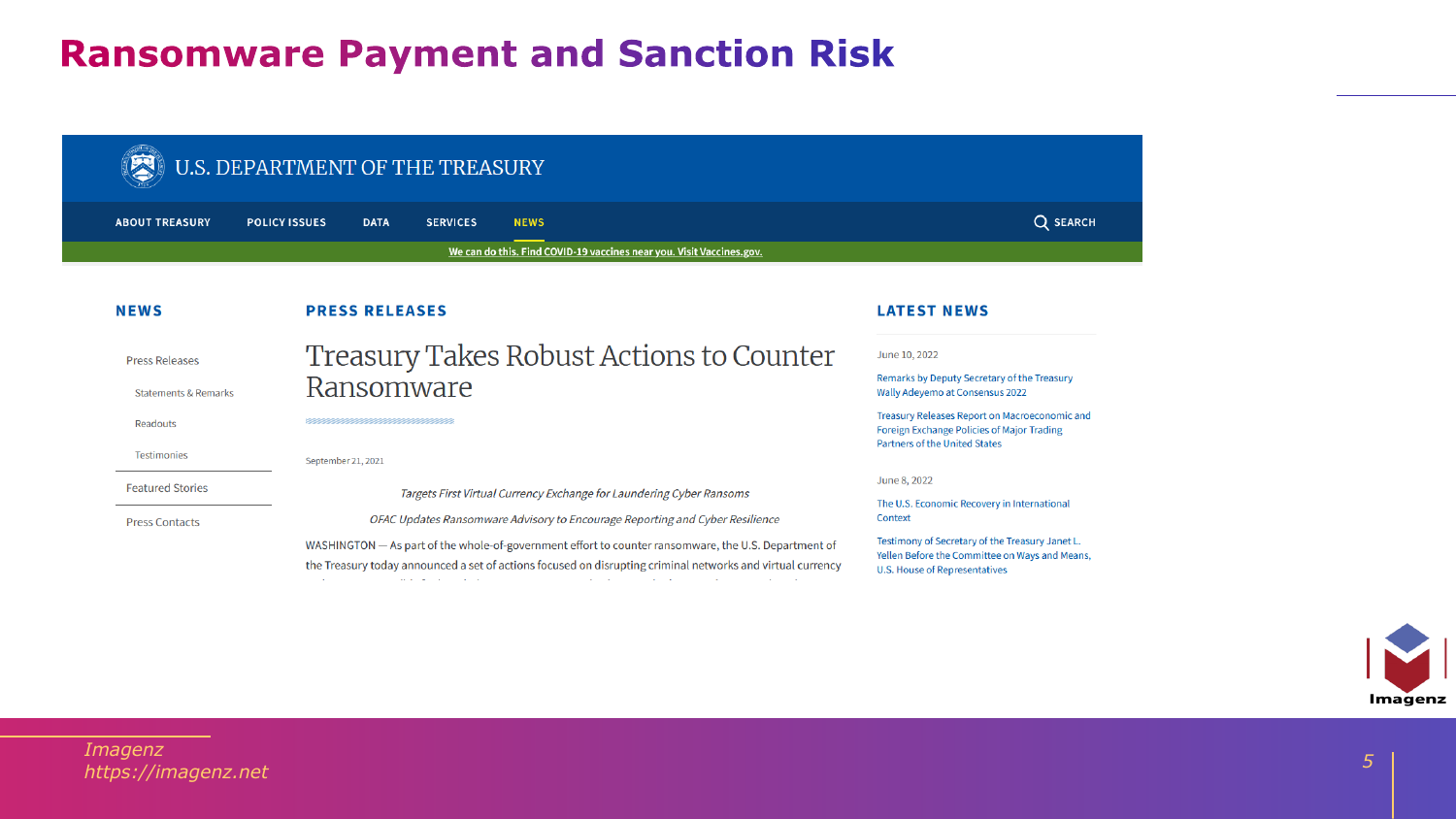## **Ransomware Statistics 2021**





**Source of information: https://www.varonis.com/blog/ransomware-statistics-2021**

*Ash Ang https://imagenz.net*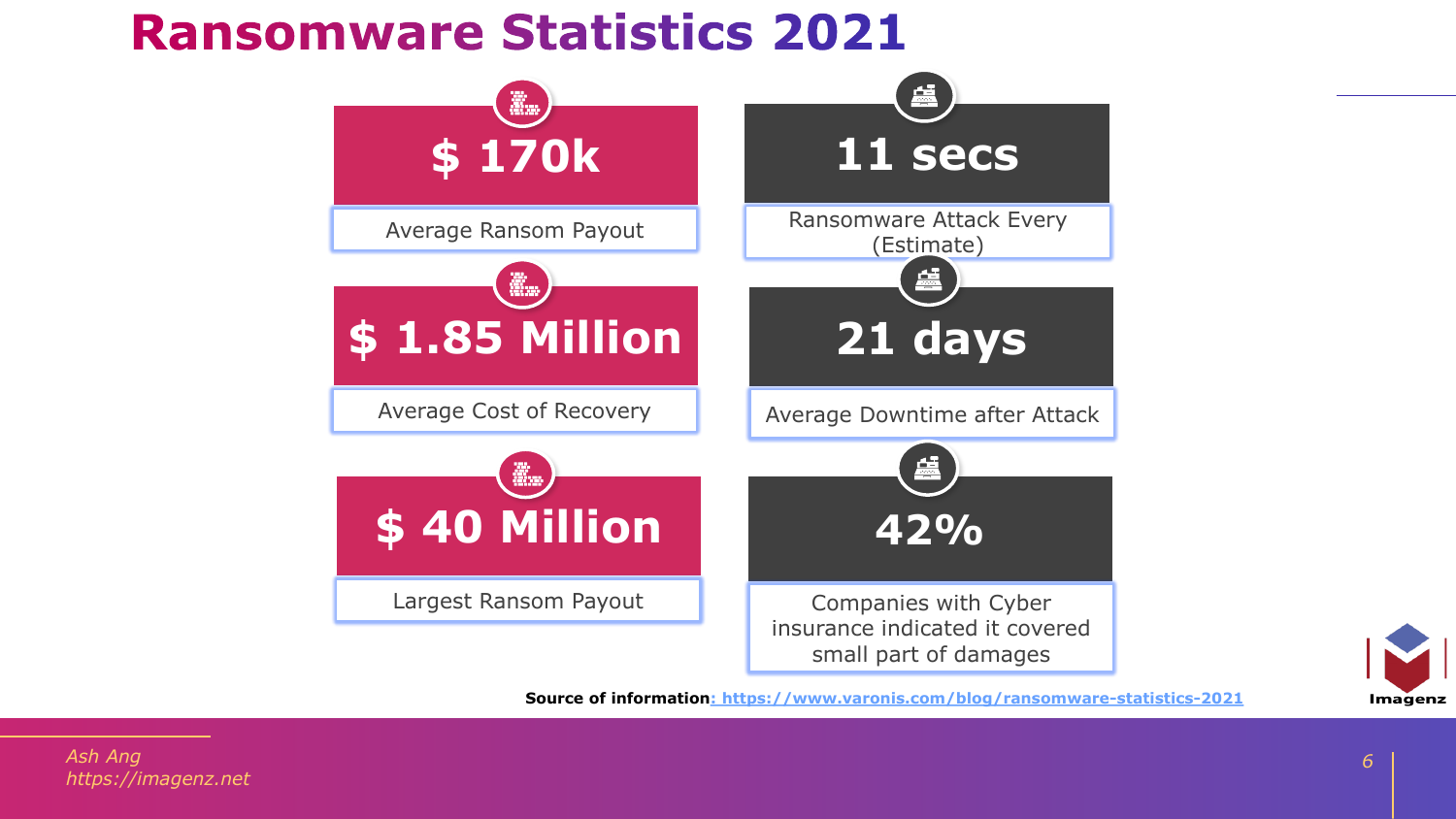## **Cyber Kill Chain**

Reconnaissance Weaponization **Delivery** Exploitation Installation **Command & Control Actions on Objective** 

Research, identification, and selection of targets

Pairing remote access malware with exploit into a deliverable payload (e.g. Adobe PDF and Microsoft Office files)

Transmission of weapon to target (e.g. via email attachments, websites, or USB drives)

Once delivered, the weapon's code is triggered, exploiting vulnerable applications or systems

The weapon installs a backdoor on a target's system allowing persistent access

Outside server communicates with the weapons providing "hands on keyboard access" inside the target's network.

The attacker works to achieve the objective of the intrusion, which can include exfiltration or destruction of data, or intrusion of another target



"If you know the enemy and know yourself (*what you have and what you need to defense*), you need not fear the result of a hundred battles. - Sun Tzu

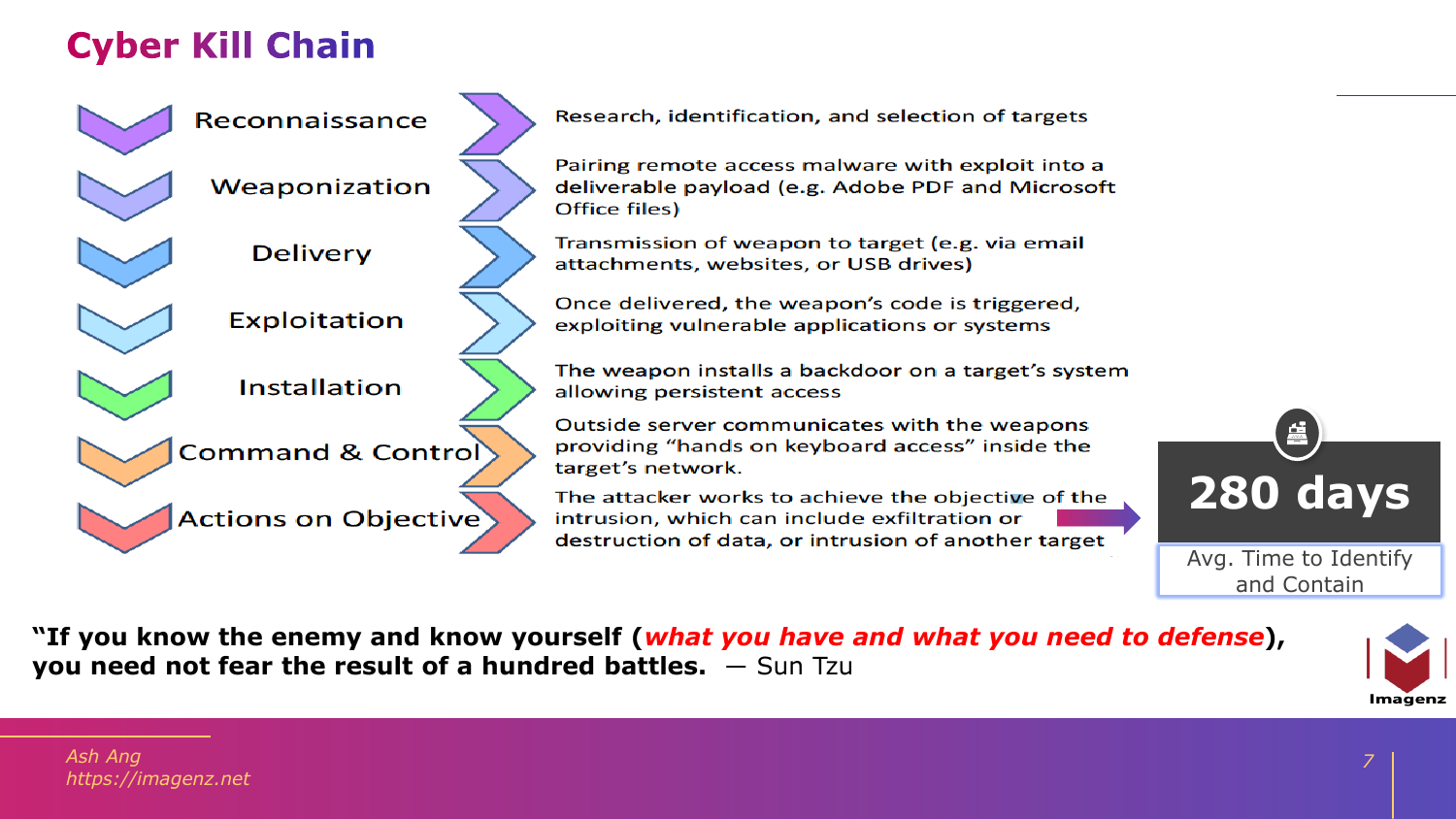# **Commonly used cyber attack in data breach**

#### Ransomware

Target: Enterprise companies & **businesses** 

Target: Individual & businesses

• Lock down access to vital data (avg. 170k USD payment) • Fee is demanded commonly in cryptocurrency

**Phishing** 

#### Denial of Service (DoS)

Target: Sites or services hosted on highprofile web servers such as banks

- Make machine or network unavailable
- Flood targeted machine or resource with requests

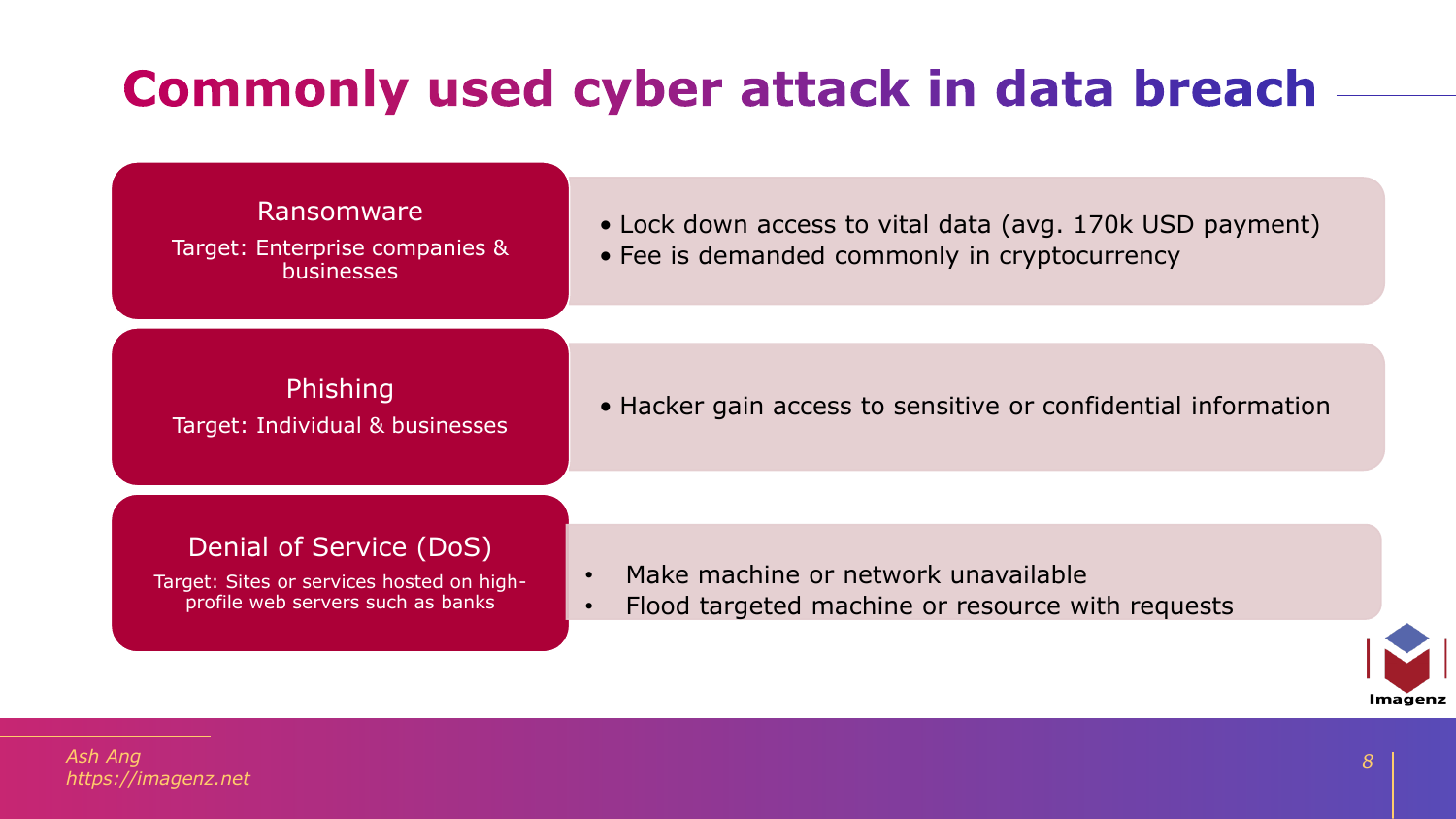# **Protecting the Business**

- **Defense-in-depth**
- **Risks and vulnerabilities**
- **Proactive vs reactive security**
- **Legal compliance**



Avg. Time to Identify and Contain a data breach

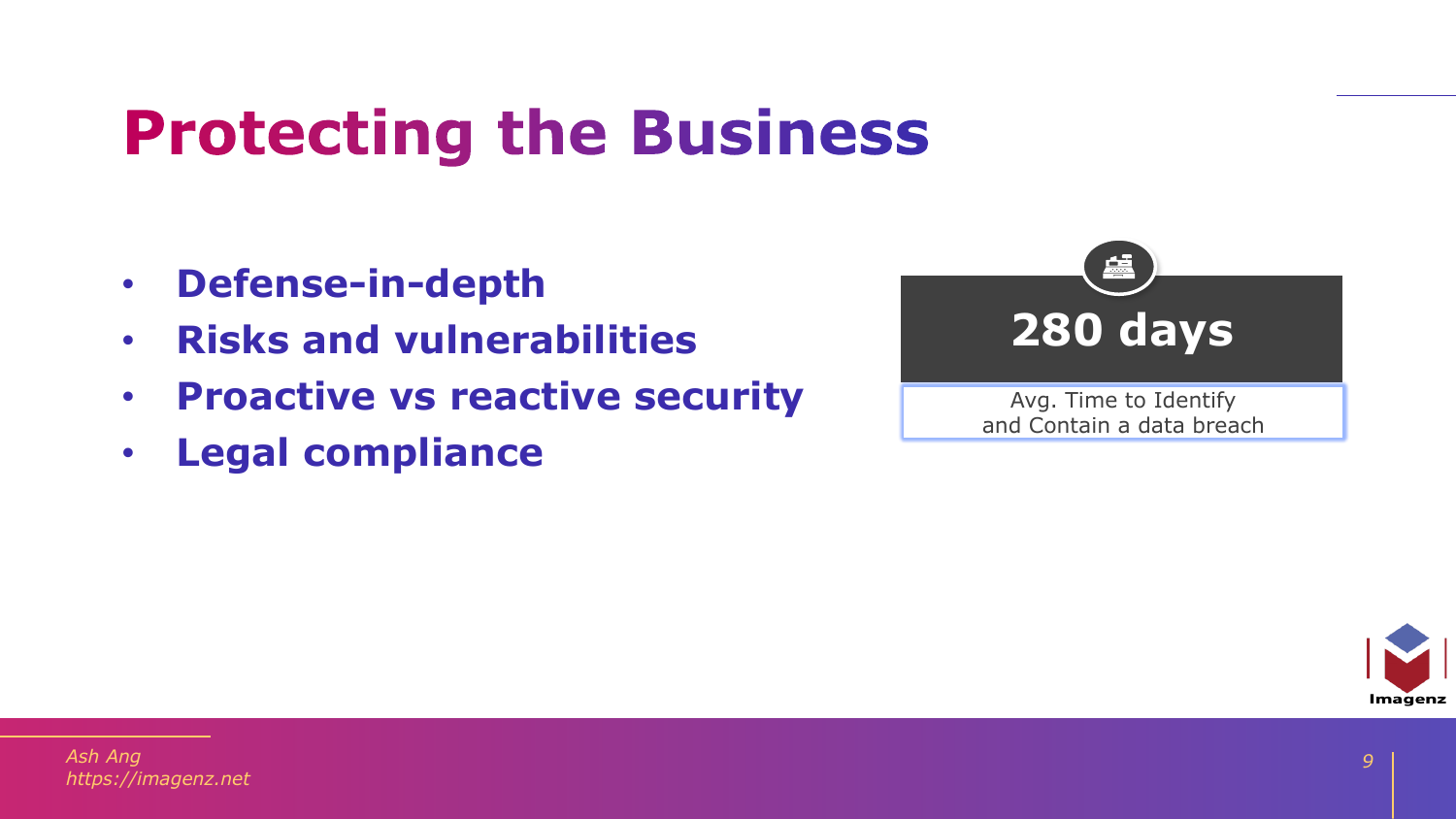# **How much Security is Enough?**

- **Maintain security while ensuring profitability**
- **Adopt risk-based approach to determine the security controls needed**

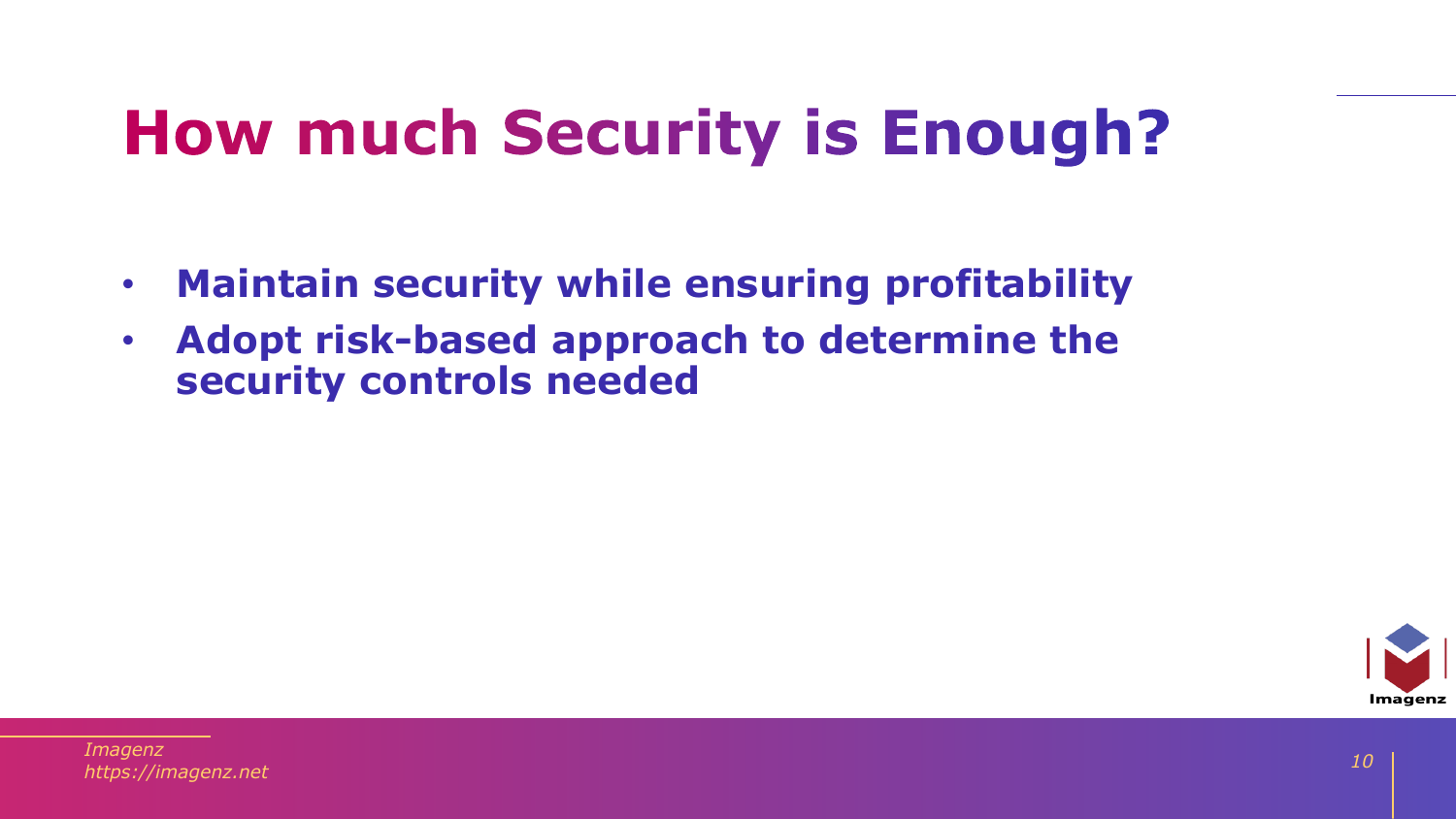#### Think like a Security Expert - Continually monitor assets for the likelihood and severity of cyberattacks

**Security Risk Management** is the application of **control** to detect and block the threat, to detect and fix a vulnerability, or to respond to incidents (impacts) when all else fails.



Imagenz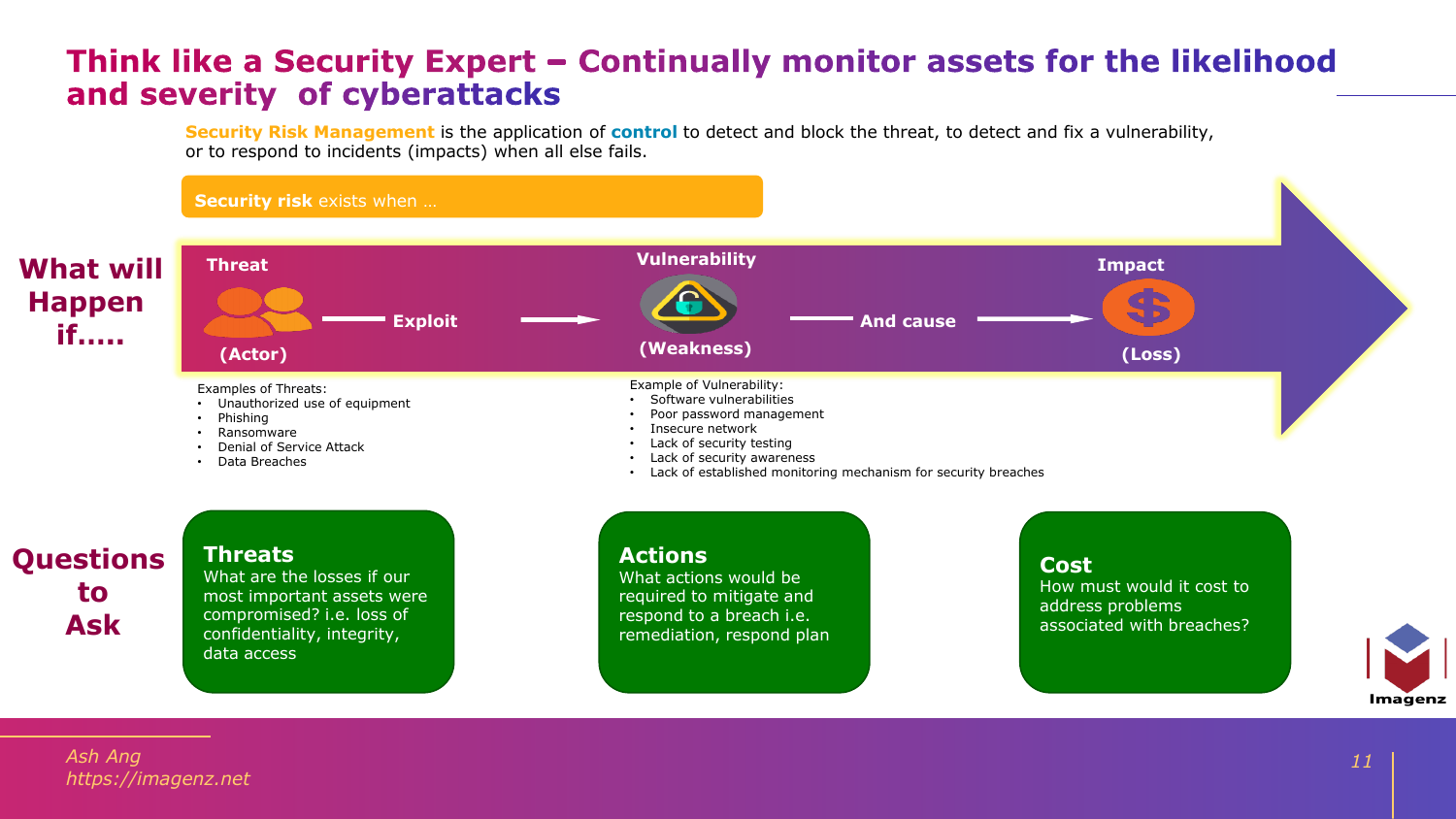# 3 steps to get secured!

### 1. Identify what information assets you own

### **(KNOW WHAT YOU HAVE)**

- *a. How critical it is to protect it; Low, Medium, High Risk*
- *b. Risk level and Impact if lost or breached, measure in terms of dollars!*

### 2. Identify what the type of protection needed based on criticality and impact **(UPDATE YOUR DEFENSE)**

- *a. Defense in depth (network protection, endpoint protection, encryption, Web Application Firewalls)*
- *b. Monitoring (e.g. Endpoint Detection & Response)*
- 3. Awareness training for your team

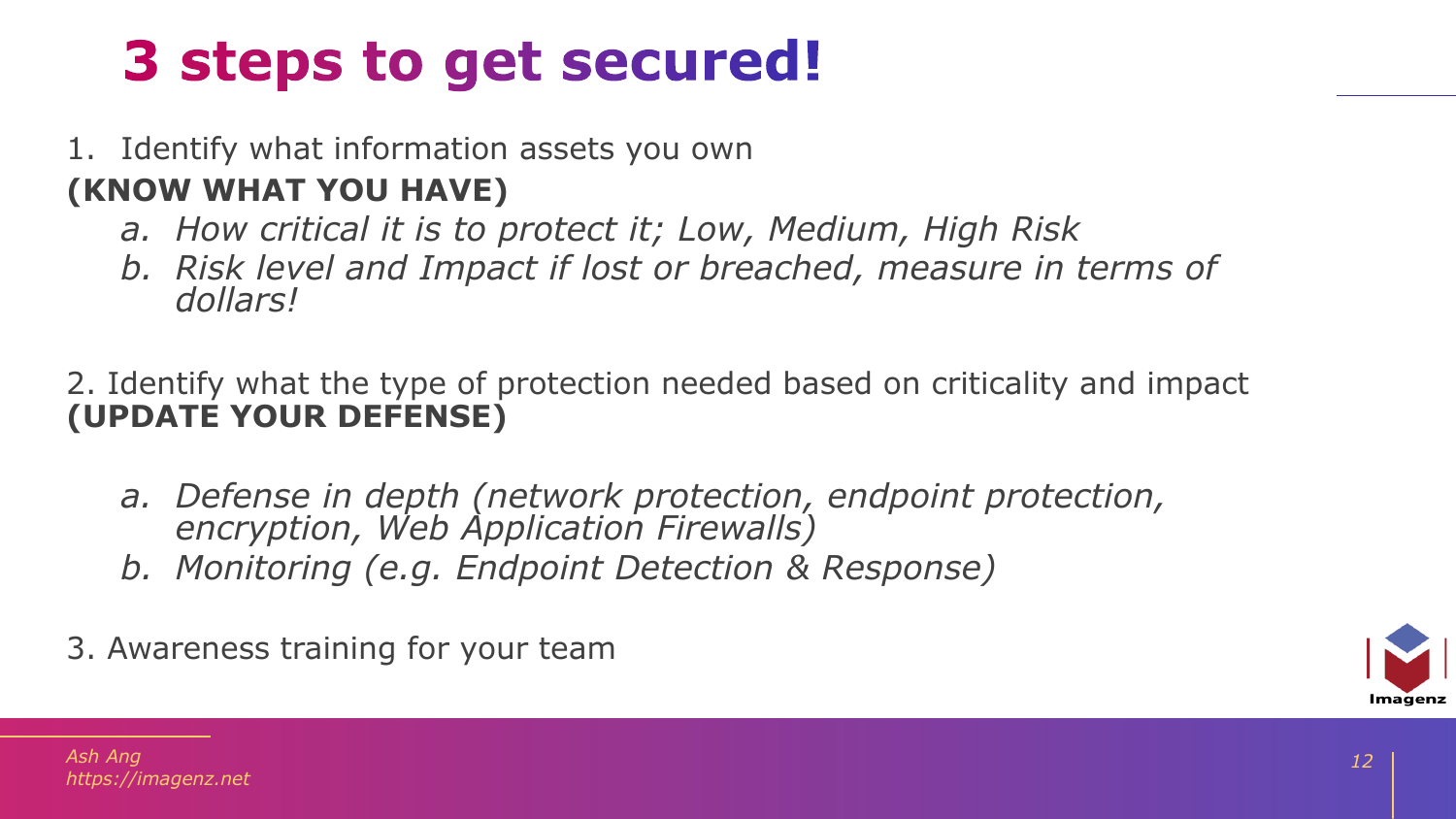# **Awareness Training Videos**

### **Help to Subscribe, Share and Like us on Facebook, Youtube**













*Imagenz https://imagenz.net*